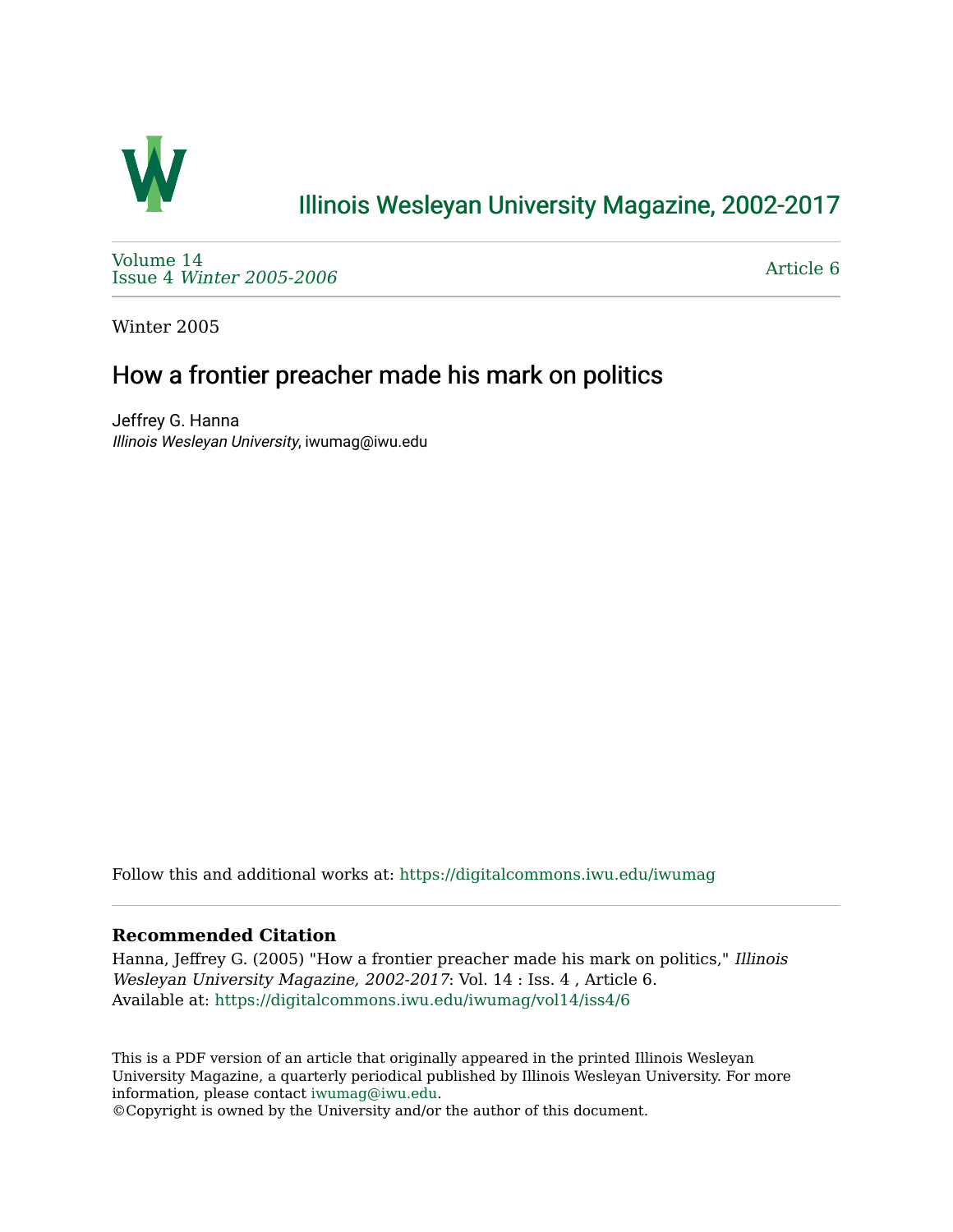### How a frontier preacher made his mark on politics

**A new biography demonstrates that debates over religion's place in the public square are centuries old.** 

### **By Jeffery G. Hanna**

Long before the red state-blue state phenomenon, a Methodist frontier circuit rider named Peter Cartwright introduced evangelical Christianity into politics, running several campaigns of his own and even using a famous opponent's "unchurched" status against him in one of those races.

Cartwright's life in politics and his contentious relationship with Abraham Lincoln are among the intriguing details brought to light in a new book by Robert Bray, the R. Forrest Colwell Professor of English Literature at Illinois Wesleyan.

*Peter Cartwright, Legendary Frontier Preacher*, published by the University of Illinois Press, is the first full-length biography of the 19th-century preacher, who called himself "God's breaking plough" and is credited for the rapid growth of Methodism in the Ohio and Mississippi river valleys.



Frontier preacher Peter Cartwright

Bray's initial interest in Cartwright was based, in part, on the frontier preacher's role as one of Illinois Wesleyan's founders. However, Bray soon found that Cartwright belonged to a much wider context than just American Methodism. He was active in national issues, including slavery, and was, for 20 years, "a social, political, and religious antagonist" of Abraham Lincoln.

The book traces Cartwright's journey from his birthplace in Virginia to Illinois, where he moved in 1824 because of his opposition of slavery and a desire to live on "free soil." He remained a lifelong resident of the state.

In Illinois, where clergy were not prohibited from running for elected office, Cartwright became active politically, running for the state legislature four times and winning twice. In an 1832 campaign, he placed

fourth in an at-large contest to elect four, thereby defeating Lincoln, who finished eighth.

"Cartwright was one of the first to use his local and national constituencies as a preacher to help him be effective as a politician — first to get elected and then to work for policy," said Bray. "But in many respects, Cartwright stood over on the Jacksonian side of the political fence very much unlike the evangelical Republicans of today who, though they claim to be interested